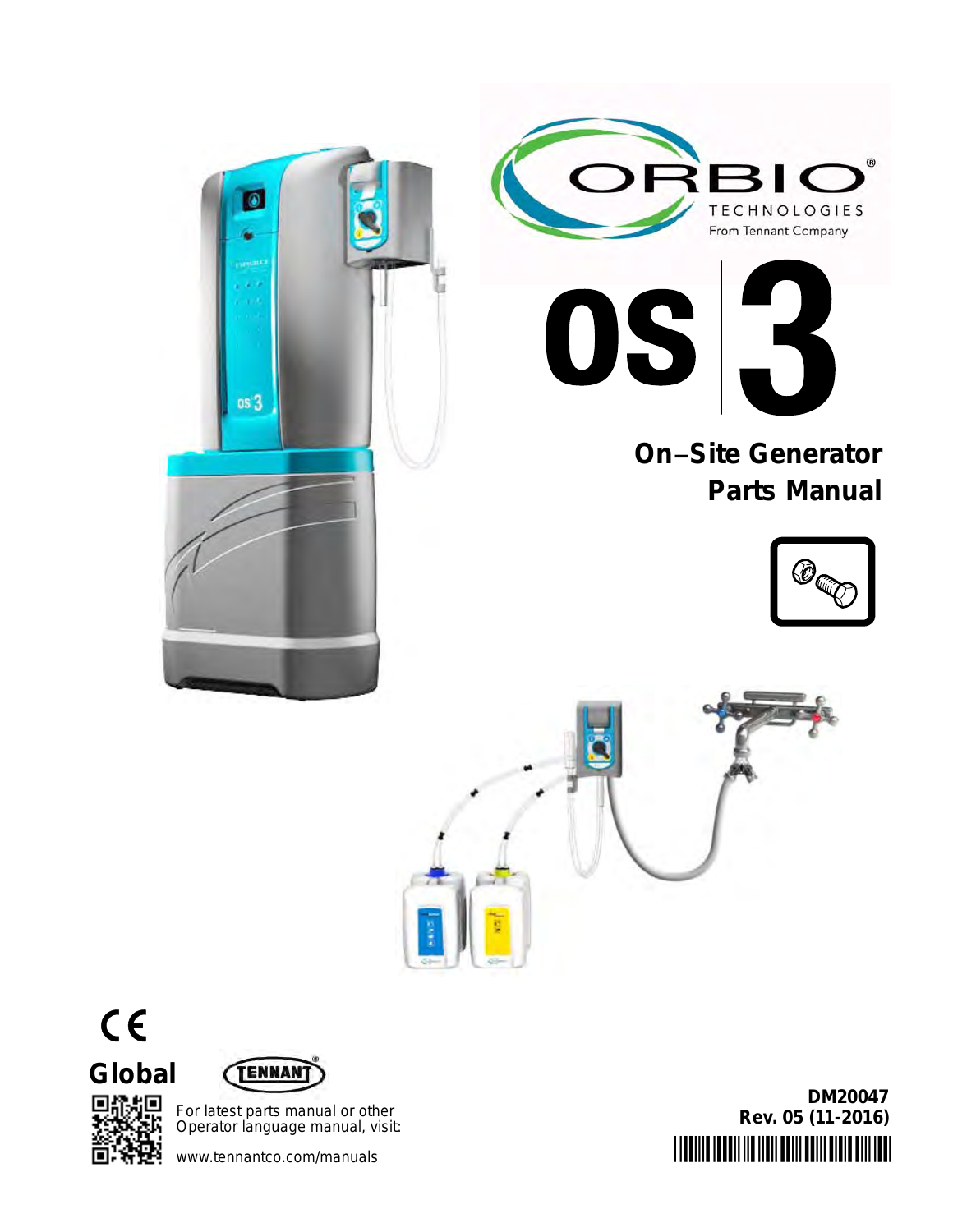

|    | HOW TO ORDER PARTS - See diagram above<br>Only use TENNANT Company supplied or equivalent parts. Parts and supplies may be ordered online,<br>by phone, by fax or by mail.<br>Follow the steps below to ensure prompt delivery.                                                                                                                                                                                                                                                                                     |                                                                                                                                                                        |
|----|---------------------------------------------------------------------------------------------------------------------------------------------------------------------------------------------------------------------------------------------------------------------------------------------------------------------------------------------------------------------------------------------------------------------------------------------------------------------------------------------------------------------|------------------------------------------------------------------------------------------------------------------------------------------------------------------------|
| EN | 1. (A) Identify the machine model.<br>2. (B) Identify the machine serial number from the data plate.<br>3. (C) Ensure the proper serial number is used from<br>the parts list.<br>4. Identify the part number and quantity.<br>Do not order by page or reference numbers.<br>5. Provide your name, company name, customer ID number,<br>billing and shipping address, phone number and<br>purchase order number.<br>6. Provide detail shipping instructions.<br><b>(D)</b> $\triangledown$ – Identifies an assembly | Please fill out at time of installation for<br>future reference.<br>Machine Options - ______________<br>Sales Rep. phone no. - _______________<br>Customer ID Number - |
|    | $\triangle$ - Identifies parts included in assembly                                                                                                                                                                                                                                                                                                                                                                                                                                                                 | Installation Date -                                                                                                                                                    |

#### **Orbio Technologies**

701 North Lilac Drive Minneapolis, MN 55440 Phone: (800) 553−8033 or (763) 513−2850 www.tennantco.com

Specifications and parts are subject to change without notice.

Original Instructions, copyright 2014 − 2016 Orbio Technologies from TENNANT Company, Printed in U.S.A.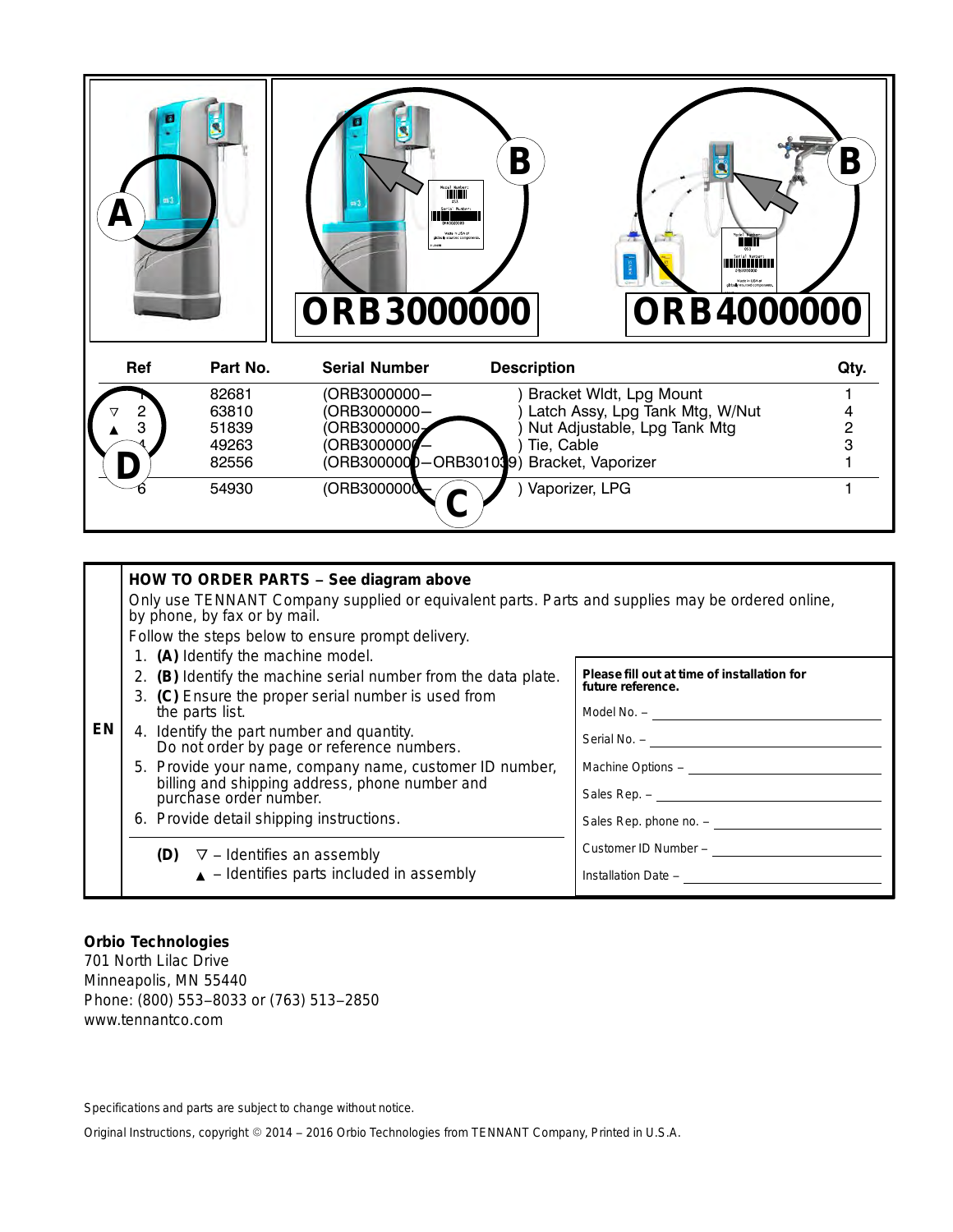#### **Table of Contents**

| <b>Contents</b>                                      | Page |
|------------------------------------------------------|------|
| Fig. 1 – Dispenser and Manifold Group  4             |      |
| Fig. 2 - Electrical Board and Power Supply Group . 6 |      |
| Fig. 3 - Water Softener Group  8                     |      |
| Fig. 4 - Connector and Tubes Group  10               |      |
|                                                      |      |
| Fig. 6 - Documentation Group  14                     |      |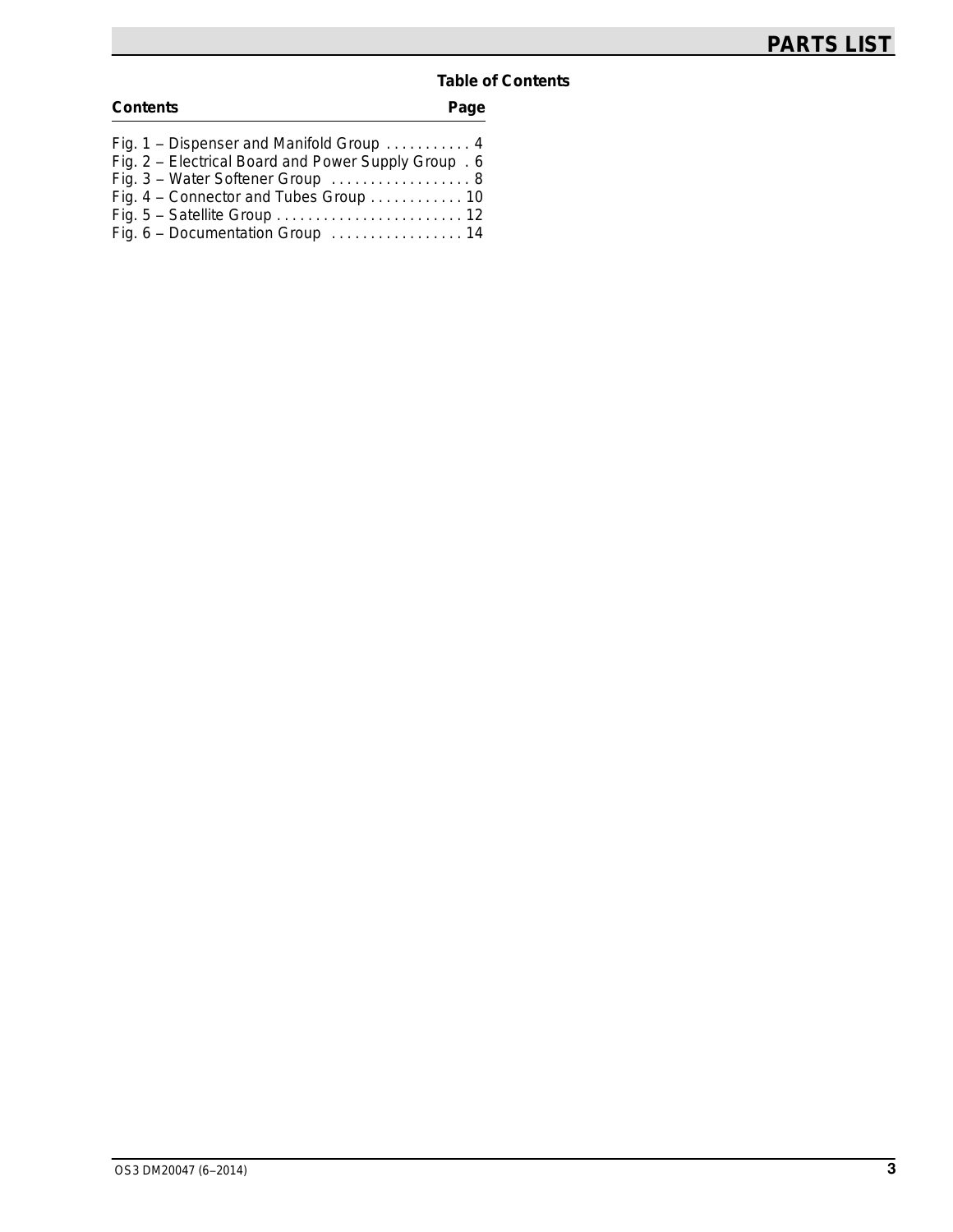<span id="page-3-0"></span>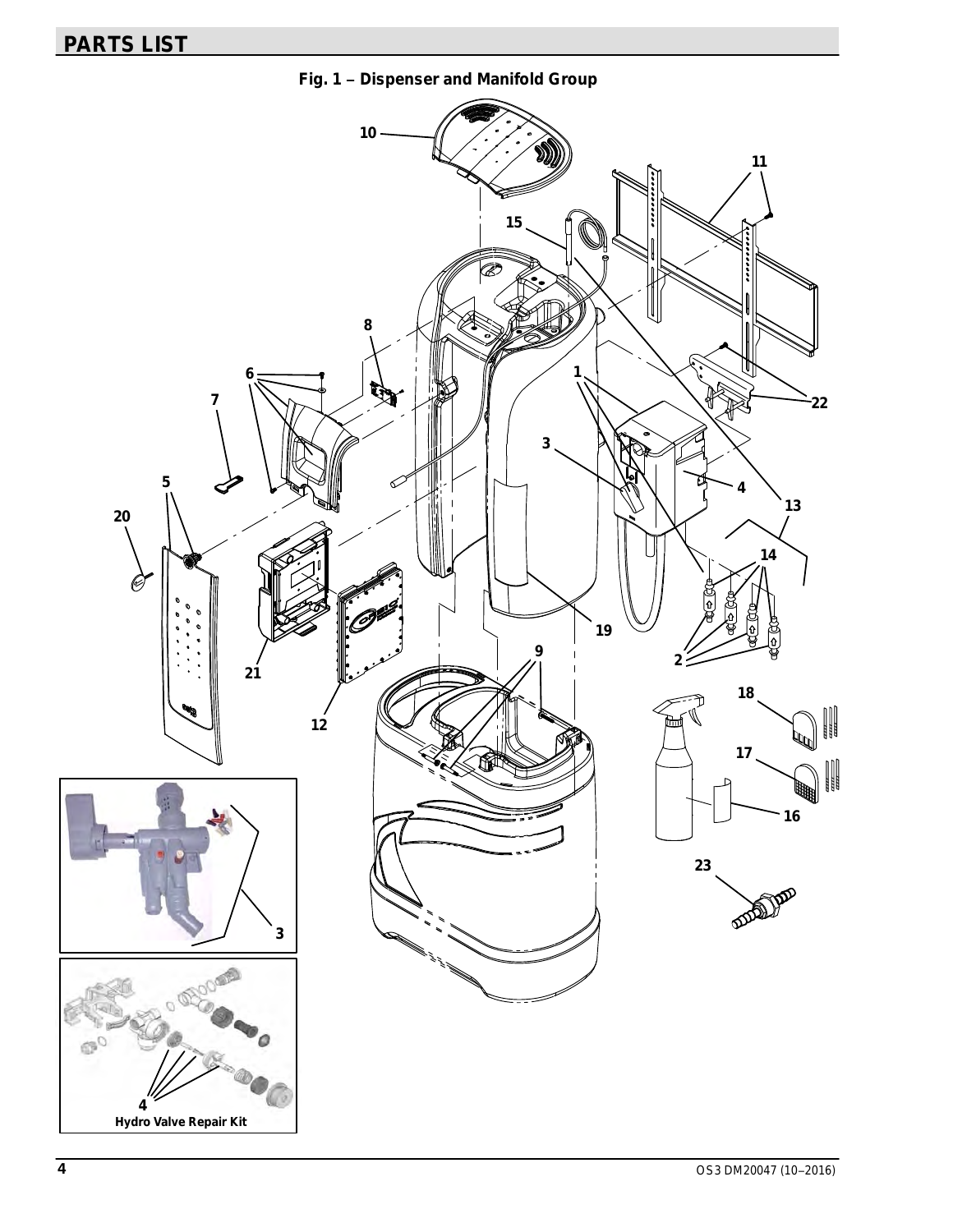356518

| Fig. 1 - Dispenser and Manifold Group |
|---------------------------------------|
|---------------------------------------|

|                  |                 | Ref. Part No. | <b>Serial Number</b>          | <b>Description</b>                                    | Qty. |
|------------------|-----------------|---------------|-------------------------------|-------------------------------------------------------|------|
| $\Delta$         |                 | 1 AS20031     | (ORB3000000-                  | Dispenser, Os3                                        |      |
| ▲                |                 | 2 PV20026     | (ORB3000000-                  | Check Valve, In-Line, □□Barb, Pp, Viton               |      |
| ▲                |                 | 3 AS20135     | (ORB3000000-                  | Dispenser Valve, Selector and Knob Assy               |      |
| ▲                |                 | 4 AS20138     | (ORB3000000-                  | Hydro Valve Parts Kit                                 |      |
|                  |                 | 5 AS20066     | (ORB3000000-                  | Service Kit, Front Access Panel, Os3                  |      |
| $\triangledown$  |                 | 6 AS20067*    | (ORB3000000-                  | Service Kit, Interface Panel, Os3                     | 1    |
|                  |                 | AS20136       | (ORB3000000-                  | OS3 Touchscreen                                       |      |
|                  |                 | 7 EC20086     | (ORB3000000-                  | Os3 USB Memory Key, 2Gb Fat 16 Format                 |      |
|                  |                 | 8 AS20069     | (ORB3000000-                  | Service Kit, Telemetry Modem                          |      |
|                  |                 | 9 AS20071     | (ORB3000000-                  | Service Kit, Pedestal Hardware, Os3                   |      |
|                  |                 | 10 HC20014    | (ORB3000000-                  | Top Cover, Os3 Generator                              | 1    |
|                  |                 | 11 HF20047    | (ORB3000000-                  | Bracket, Tv Wall Mount, Os3                           |      |
|                  |                 | 12 AS20041    | (ORB3000000-                  | Kit, E-Cell Replacement, Os3                          | 1    |
| ▽                |                 | 13 AS20052    | (ORB3000000-                  | Kit, Pm Probe Replacement, Os3                        | 1    |
|                  |                 |               |                               | (North America)                                       |      |
|                  |                 | 14 PV20026    | (ORB3000000-                  | Check Valve, In-Line, □□Barb, Pp, Viton               | 1    |
| $\blacktriangle$ | $\overline{15}$ |               | (ORB3000000-                  | PH Probe, Os3 (North America)<br>(Not Sold Seperatly) | 1    |
|                  |                 | 15 EC20071    | (ORB3000000-<br>$\mathcal{L}$ | PH Probe, Os3 (Non-North America)                     | 1    |
|                  |                 | 16 DM20005    | (ORB3000000-                  | Labels, MSC Btl, Pkg=100 En/Fr/Sp                     | 1    |
|                  |                 |               |                               | (North America)                                       |      |
|                  |                 | 16 DM20039    | (ORB3000000-<br>$\lambda$     | Labels, Mm200, 50-Pack (US)                           | 1    |
|                  |                 |               |                               | (North America)                                       |      |
|                  |                 | 16 DM20030    | (ORB3000000-                  | Label, Bottle, MSC [EN, DE, FR, NL, Pkg=50]           | 1    |
|                  |                 |               |                               | (Europe)                                              |      |
|                  |                 | 16 DM20031    | (ORB3000000-                  | Label, Bottle, MSC [ES, IT, PT, Pkg=50]<br>(Europe)   | 1    |
|                  |                 | 16 DM20032    | (ORB3000000-                  | Label, Bottle, MSC [SE, NO, FI, DK, Pkg = 50]         | 1    |
|                  |                 |               |                               | (Europe)                                              |      |
|                  |                 | 16 DM20067    | (ORB3000000-<br>$\lambda$     | Label, Bottle, MM200, EN (Europe)                     | 1    |
|                  |                 | 16 DM20068    | (ORB3000000-                  | Label, Bottle, MM200, FR (Europe)                     | 1    |
|                  |                 | 16 DM20069    | (ORB3000000-                  | Label, Bottle, MM200, DE (Europe)                     |      |
|                  |                 | 16 DM20070    | (ORB3000000-                  | Label, Bottle, MM200, NL (Europe)                     | 1    |
|                  |                 | 17 PA20013    | (ORB3000000-                  | PH Test Paper, 0-13, 15 Ft Roll, Orbio Custom         | 1    |
|                  |                 | 18 PA20026    | (ORB3000000-                  | <b>Chlorine Test Papers</b><br>1                      |      |
|                  |                 | 19 HL20039    | (ORB3000000-                  | Label, MultiMicro Directions For Use, (USA)           | 1    |
|                  |                 | 19 HL20048    | (ORB3000000-                  | Label, MultiMicro Directions For Use, Fr<br>(Canada)  | 1    |
|                  |                 | 20 CA20002    | (ORB3000000-                  | Hex Key, Orbio, Os3                                   | 1    |
|                  |                 | 21 AS20044    | (ORB3000000-                  | Kit, Manifold Replacement, Os3                        |      |
|                  |                 | 22 AS20042    | (ORB3000000-                  | Sub-Assembly, Dispenser Bracket & Hdwr                |      |
|                  |                 | 23 AS20120    | (ORB3000000-                  | <b>Inline Strainer OS3</b><br>1                       |      |

\* NOTE:When replacing AS20067 order USB Memory key EC20086 (Ref. 7), unless you already have one.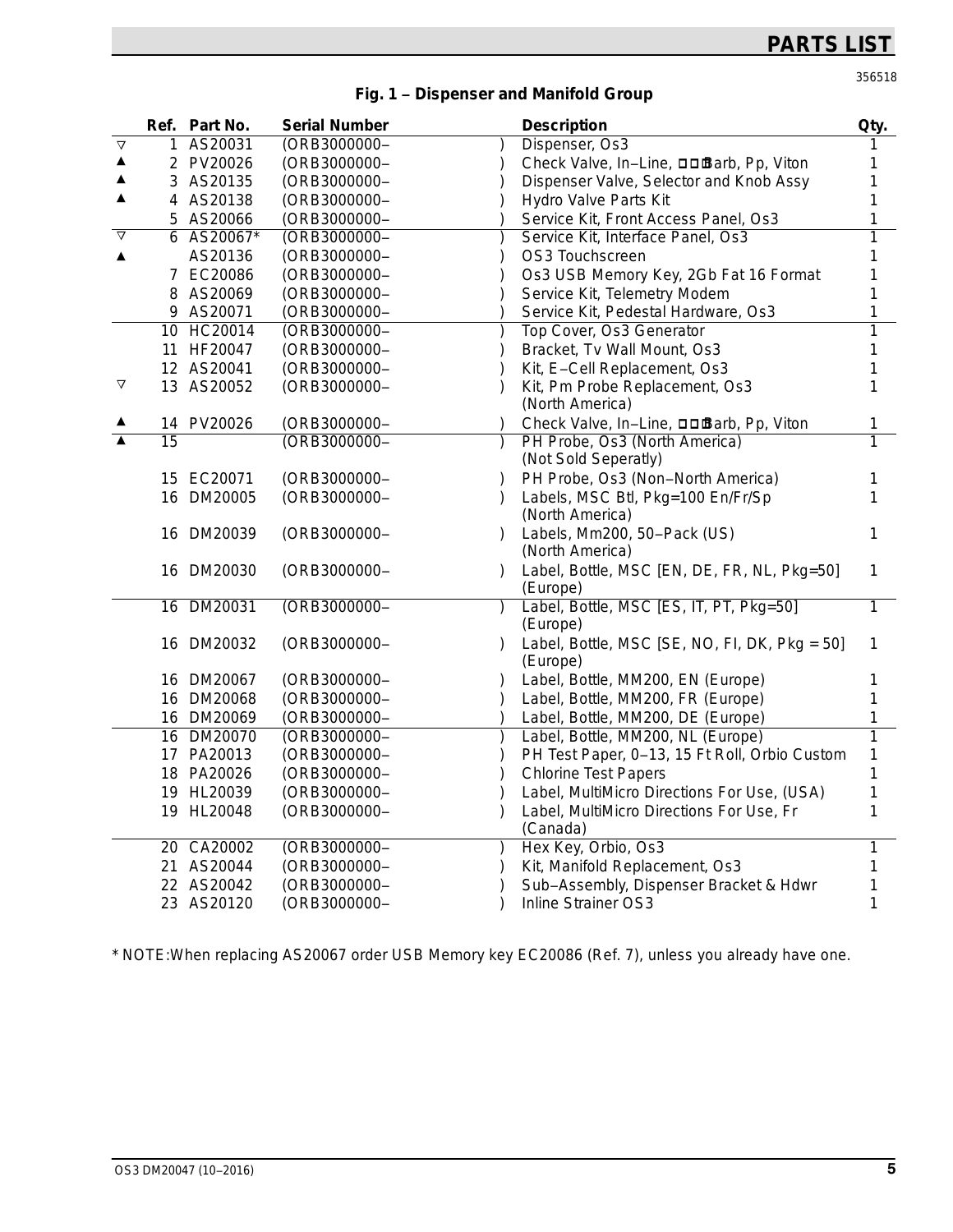<span id="page-5-0"></span>**Fig. 2 − Electrical Board and Power Supply Group**

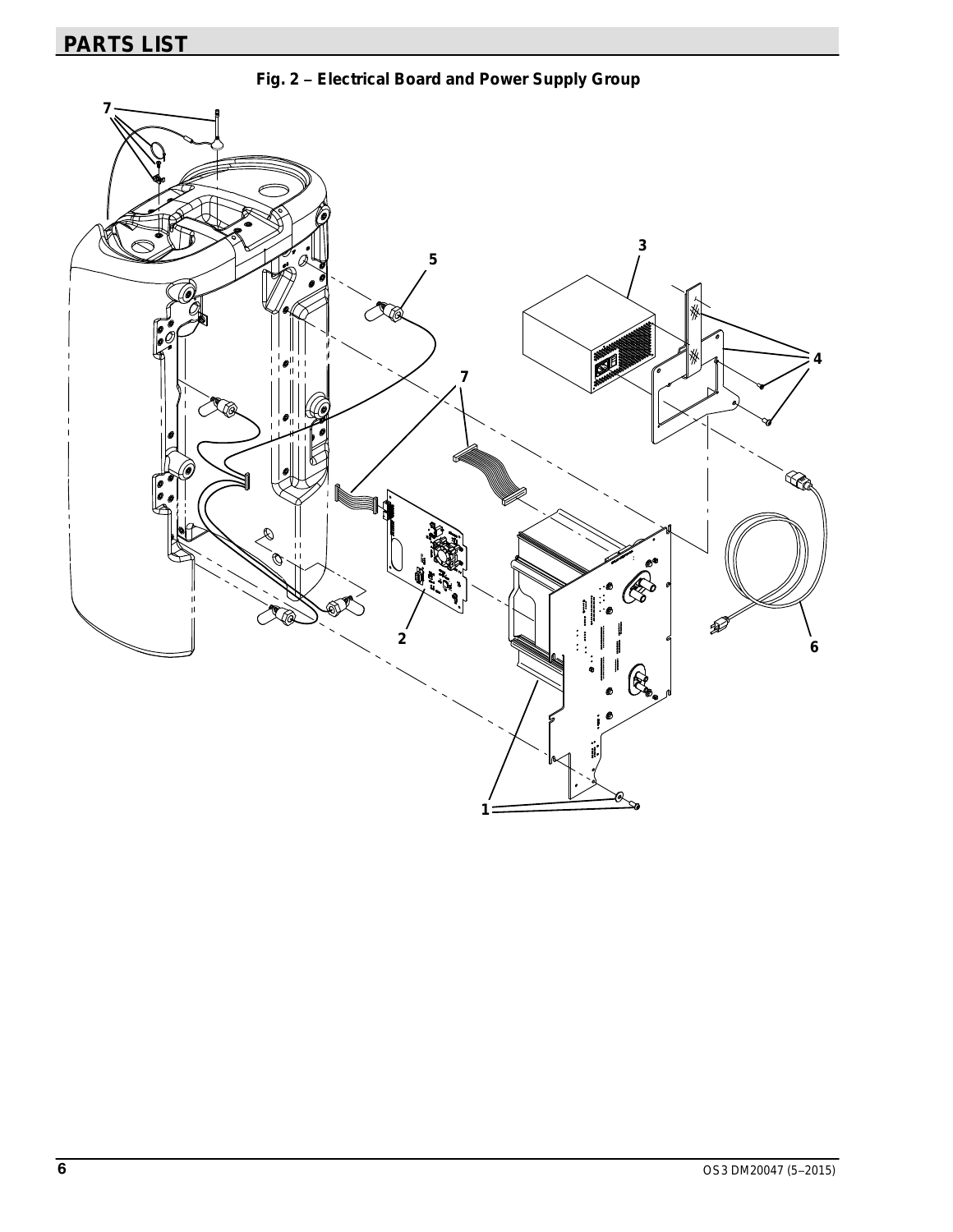356519

|   | Ref. Part No. | <b>Serial Number</b> | <b>Description</b>                      | Qty. |
|---|---------------|----------------------|-----------------------------------------|------|
|   | AS20077       | (ORB3000000-         | Service Kit, Chassis, Os3               |      |
|   | AS20078       | (ORB3000000-         | Service Kit, Power Pcb Replacement, Os3 |      |
| 3 | AS20080       | (ORB3000000-         | Service Item, Power Supply, Os3         |      |
| 4 | AS20081       | (ORB3000000-         | Service Kit, Power Supply Bracket, Os3  |      |
| 5 | AS20091       | (ORB3000000-         | Service Kit, Level Sensors Assy, Os3    |      |
| 6 | EW20008       | (ORB3000000-         | Ac Line Cord, 110v, 7.5 Ft., 16 Ga      |      |
| 6 | 1043746       | (ORB3000000-         | Cable, Charger Eu. (Europe)             |      |
| 6 | 1041716       | (ORB3000000-         | Cable, Charger Uk (United Kingdom)      |      |
|   | AS20070       | (ORB3000000-         | Service Kit, Interface Wiring           |      |
|   |               |                      |                                         |      |

### **[Fig. 2](#page-5-0) − Electrical Board and Power Supply Group**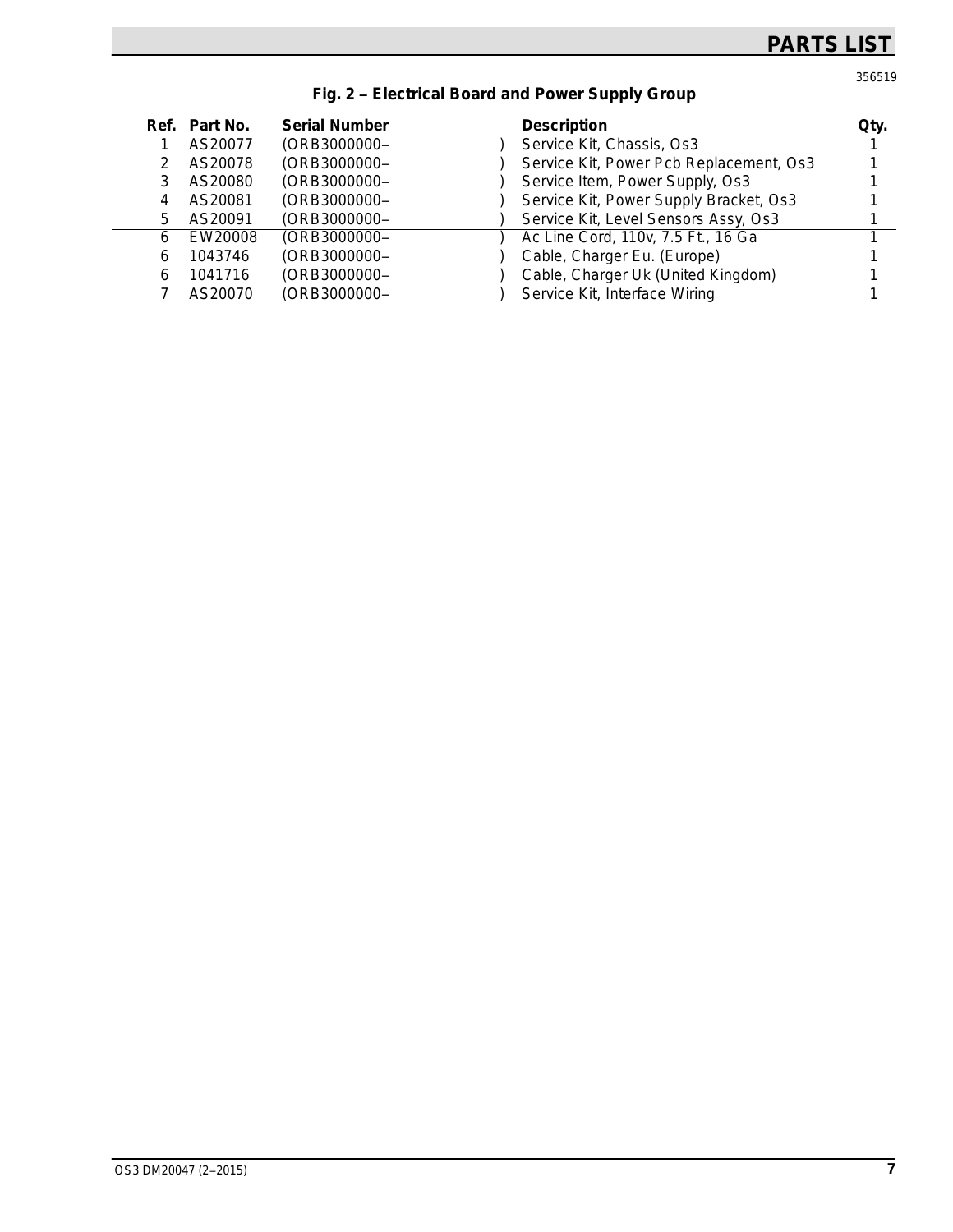<span id="page-7-0"></span>**Fig. 3 − Water Softener Group**

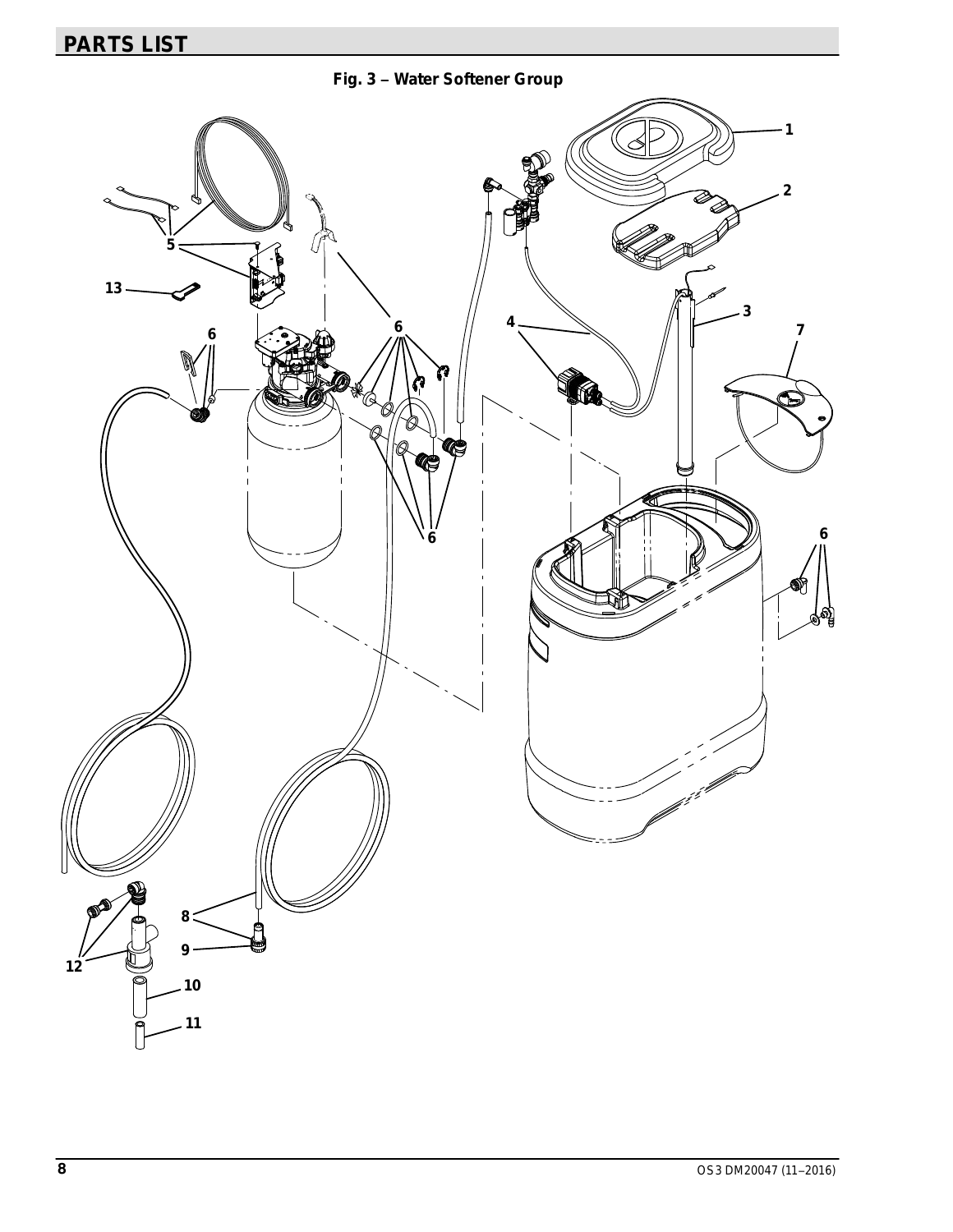356521

|                 | Ref. | Part No. | <b>Serial Number</b> | <b>Description</b>                                | Qty. |
|-----------------|------|----------|----------------------|---------------------------------------------------|------|
| $\triangledown$ |      | AS20030  | (ORB3000000–         | Water Softener, OS3                               |      |
|                 |      | HC20016  | (ORB3000000-         | Cover, Water Softener                             |      |
|                 | 2    | HC20017  | (ORB3000000-         | Cover, Electronics, Softener                      |      |
|                 | 3    | AS20087  | (ORB3000000-         | Service Kit, Ws Brine Sensor, Os3                 |      |
|                 | 4    | AS20088  | (ORB3000000-         | Service Kit, Brine Pump, 24v, Os3                 |      |
|                 | 5.   | AS20089* | (ORB3000000–         | Service Kit, Ws Control And Wiring, Os3           |      |
|                 | 6    | AS20086  | (ORB3000000–         | Service Kit, Ws Fittings & Switch Harness,<br>Os3 |      |
|                 |      | AS20085  | (ORB3000000–         | Service Kit, Salt Reservoir Cover                 |      |
| $\triangledown$ | 8    | AS20096  | (ORB3000000-         | Assy, Supply Line and Ght Adapter                 |      |
|                 | 9    | PS20025  | (ORB3000000–         | Adapter, Fgh 10 1/2 Ptc                           |      |
| $\triangledown$ | 8    | AS20099  | (ORB3000000–         | Assy, Supply Line and Ght Adapter (Europe)        |      |
|                 | 9    | PF20123  | (ORB3000000–         | Adapter, 3/4 Bsp X 1/2 Ptc (Europe)               |      |
|                 | 10   | PF20074  | (ORB3000000–         | Socket, Straight, 50Mm, Pvc, Glued (Europe)       |      |
|                 | 11   | PF20075  | (ORB3000000–         | Ring, Reducer, 40/50 Mm, Pvc, Glued<br>(Europe)   |      |
|                 | 12   | AS20134  | (ORB3000000–         | Service Kit, Drain Adapter, Air Gap (Europe)      |      |
|                 | 13   | EC20086  | (ORB3000000-         | Os3 USB Memory Key, 2Gb Fat 16 Format             |      |

#### **[Fig. 3](#page-7-0) − Water Softener Group**

\* NOTE:When replacing AS20089 order USB Memory key EC20086 (Ref. 7), unless you already have one.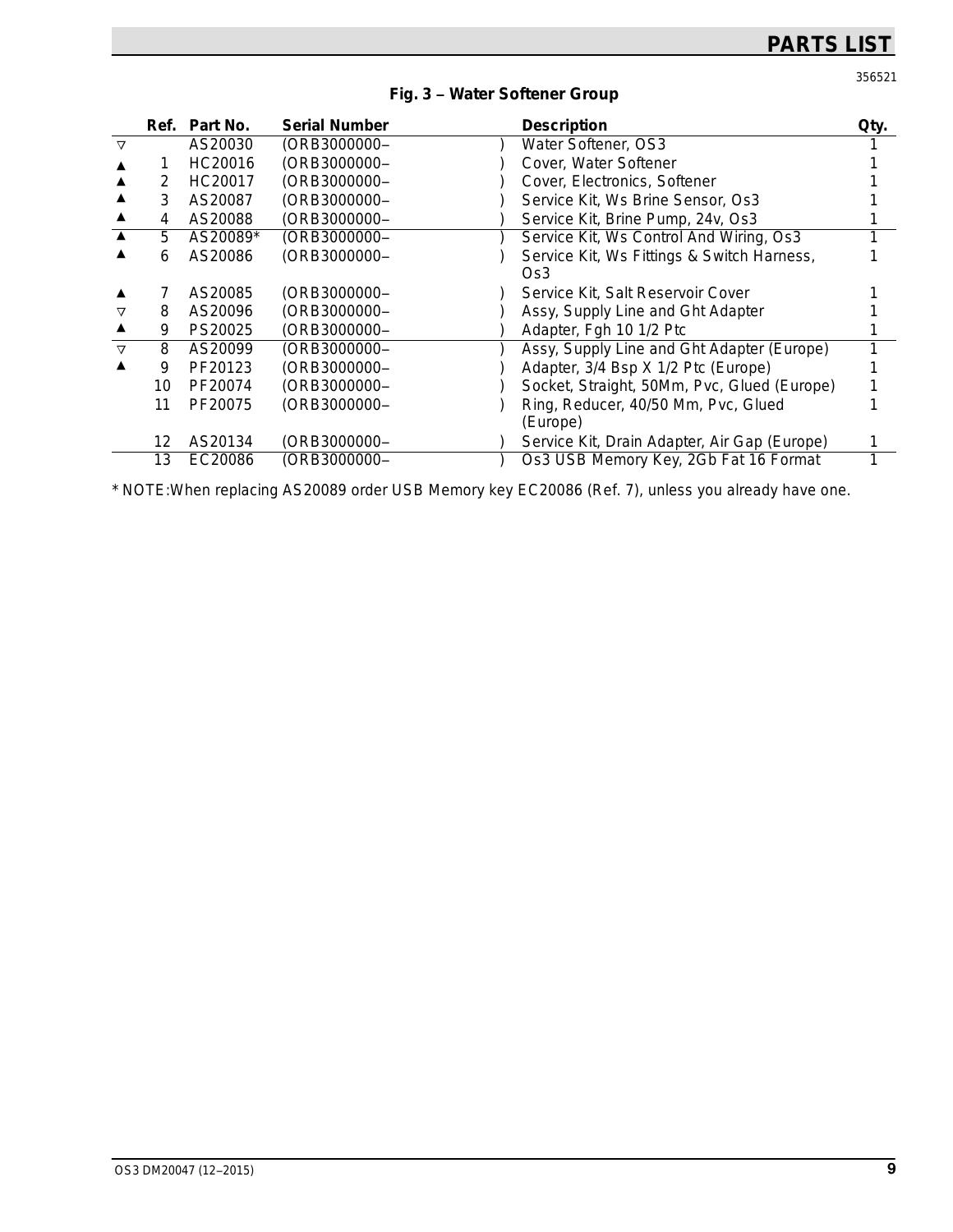**Fig. 4 − Connector and Tubes Group**

<span id="page-9-0"></span>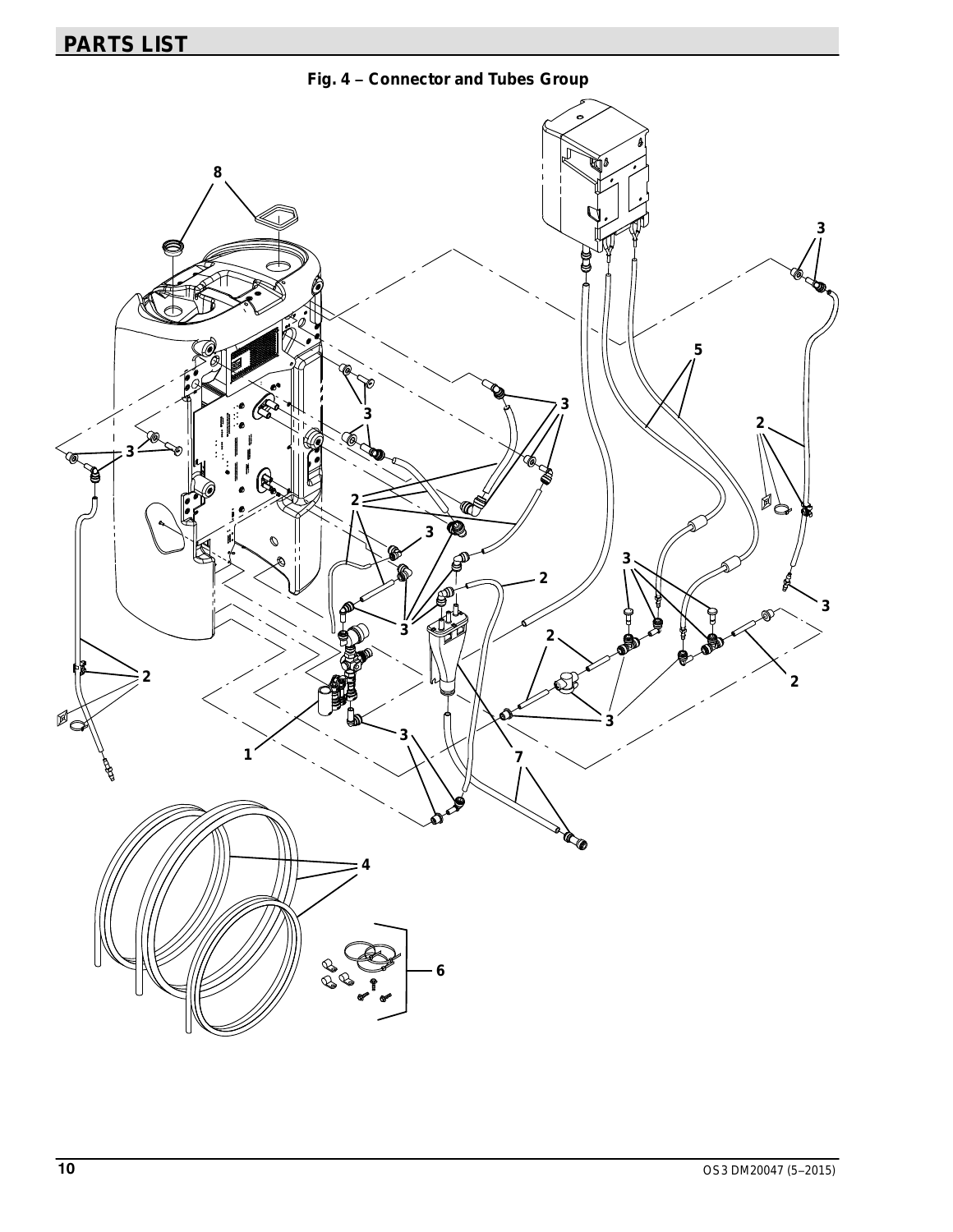356520

|   | Ref. Part No. | <b>Serial Number</b> | <b>Description</b>                       | Qty. |
|---|---------------|----------------------|------------------------------------------|------|
|   | AS20076       | (ORB3000000-         | Service Kit, Manifold And Regulator. Os3 |      |
|   | AS20073       | (ORB3000000-         | Service Kit, Generator Tubing, Os3       |      |
|   | AS20074       | (ORB3000000-         | Service Item, Fittings And Seals         |      |
|   | AS20075       | (ORB3000000-         | Service Kit, Installation Tubing, Os3    |      |
| 5 | AS20079       | (ORB3000000-         | Service Kit, Dispenser Lines, Os3        |      |
| 6 | AS20082       | (ORB3000000-         | Service Kit, Tubing Clips, Os3           |      |
|   | AS20072       | (ORB3000000-         | Service Kit, Air Gap Assembly            |      |
| 8 | AS20133       | (ORB3000000-         | Assy, Vent Gasket and Cap, Os3           |      |

### **[Fig. 4](#page-9-0) − Connector and Tubes Group**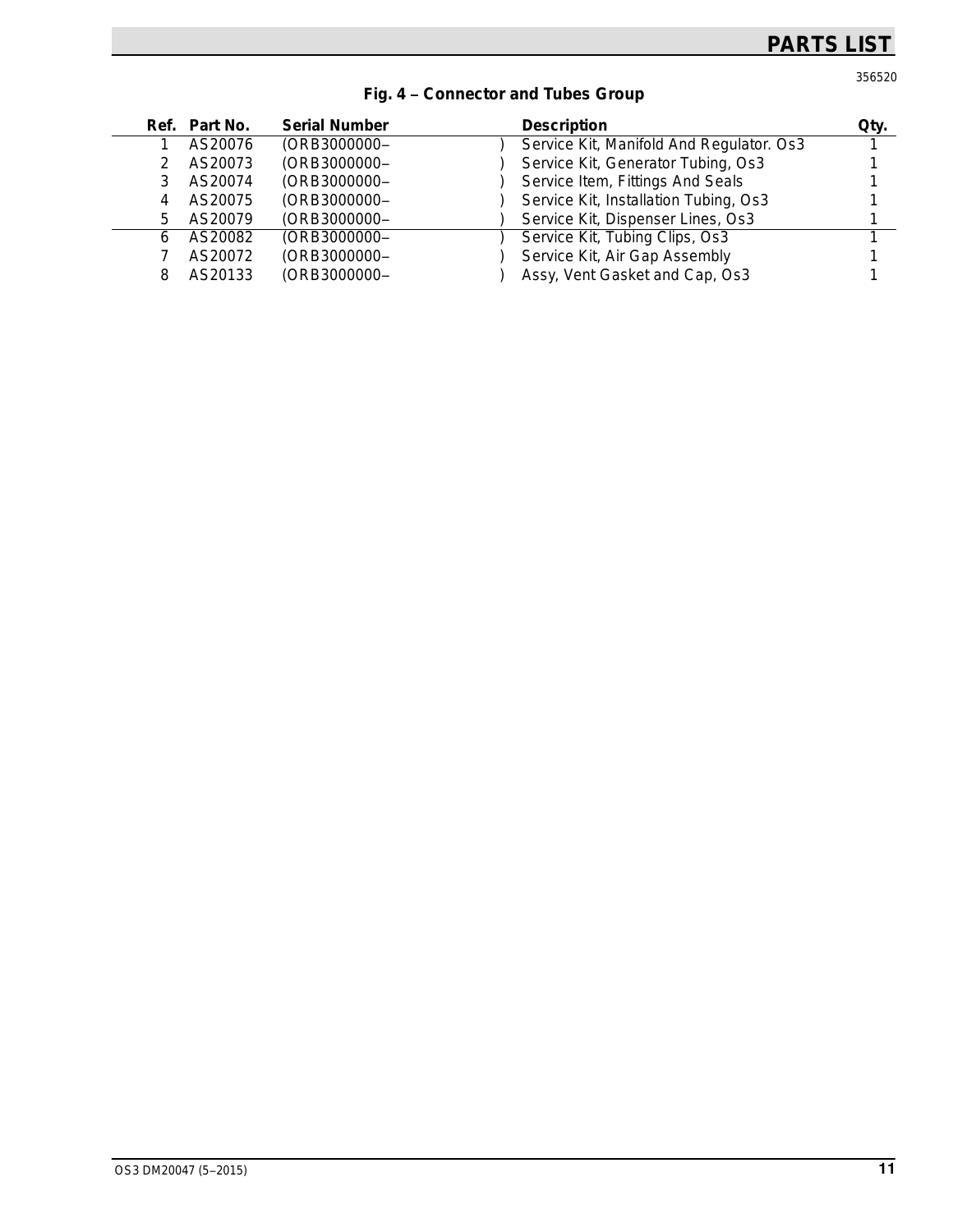**Fig. 5 − Satellite Group**

<span id="page-11-0"></span>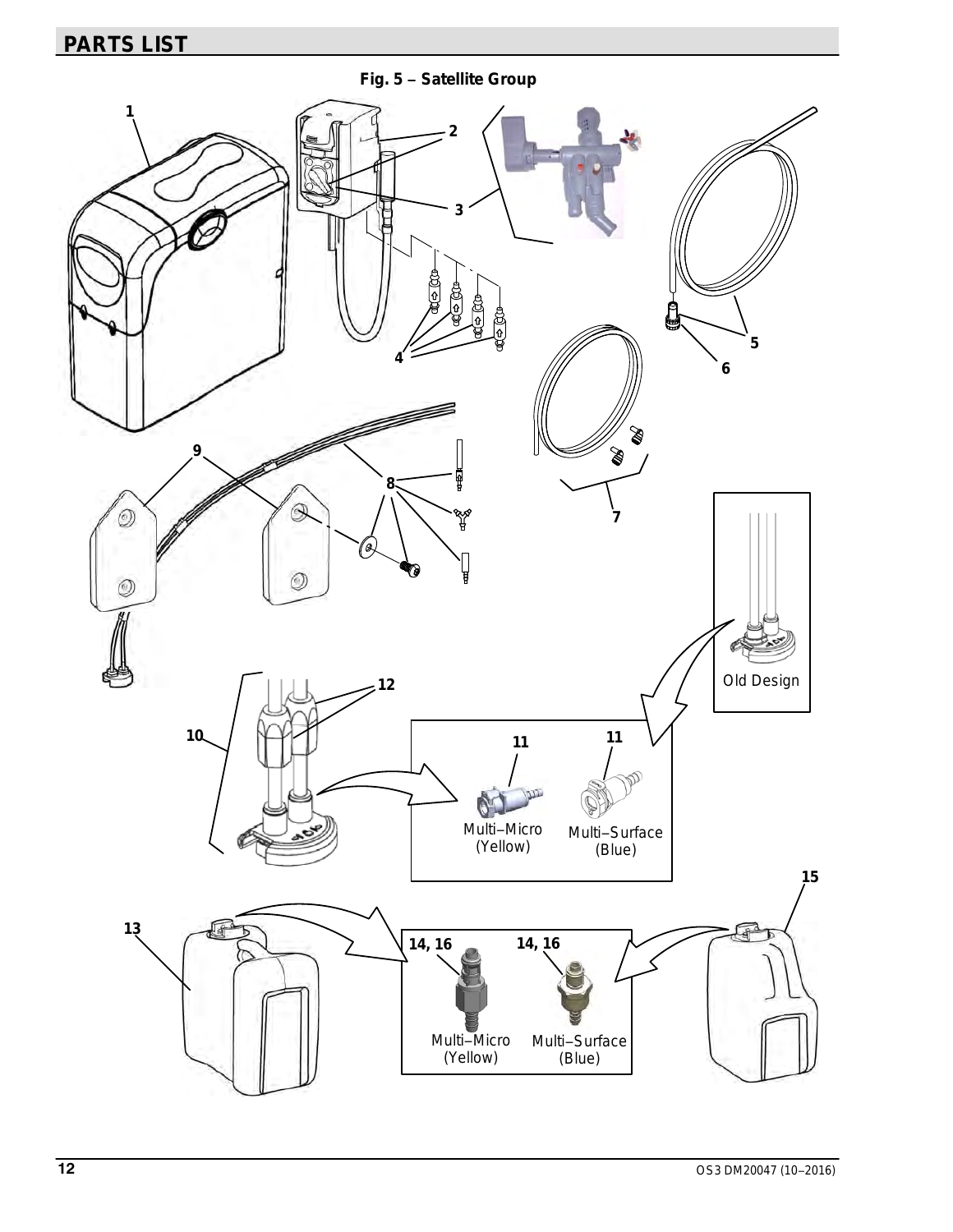|  | Fig. 5 - Satellite Group |  |
|--|--------------------------|--|
|--|--------------------------|--|

|   |   | Ref. Part No. | <b>Serial Number</b> | <b>Description</b>                         | Qty. |
|---|---|---------------|----------------------|--------------------------------------------|------|
|   |   | AS20051       | (ORB4000000-         | Water Softener, Satellite, Os3             |      |
| ▽ |   | AS20031       | (ORB4000000-         | Dispenser, Os3                             |      |
|   |   | AS20135       | (ORB3000000-         | Dispenser Valve, Selector and Knob Assy    |      |
|   |   | PV20026       | (ORB3000000-         | Check Valve, In-Line, □□Barb, Pp, Viton    |      |
| ▽ | 5 | AS20096       | (ORB4000000-         | Assy, Supply Line and Ght Adapter          |      |
|   | 6 | PS20025       | (ORB4000000-         | Adapter, Fgh 10 1/2 Ptc                    |      |
| ▽ | 5 | AS20099       | (ORB4000000-         | Assy, Supply Line and Ght Adapter (Europe) |      |
| ▲ | 6 | PF20123       | (ORB4000000-         | Adapter, 3/4 Bsp X 1/2 Ptc (Europe)        |      |
|   |   | AS20064       | (ORB4000000-         | Water Softener Hook-Up Kit, Satellite      |      |

### **Multi−Micro (Yellow)**

|                 |    | <b>Ref. Part No.</b> | <b>Serial Number</b> | <b>Description</b>                                           | Qtv.                                            |  |
|-----------------|----|----------------------|----------------------|--------------------------------------------------------------|-------------------------------------------------|--|
| $\triangledown$ | 8  | AS20035              | (ORB4000000-         | Connection Kit, Yellow, Multi-Micro, Os3                     |                                                 |  |
|                 |    |                      |                      |                                                              |                                                 |  |
|                 | 9  | AS20113              | (ORB4000000-         | Kit, Wall Bracket, Os3, Sat (2 Brackets in Kit)              |                                                 |  |
| ▲∆              | 10 | AS20124              | (ORB4000000-         | Assy, Satellite Connection, MM, Os3                          |                                                 |  |
| <b>AA</b>       | 11 | PF20153              | (ORB4000000-         | Coupling, Body, <b>DD'Hose Barb</b>                          |                                                 |  |
| AA.             | 12 | FN20020              | (ORB4000000-         | Support Fitting, Black Valve Nut                             |                                                 |  |
| ▽               | 13 | AS20047              | (ORB4000000-         | Transport Container, Yellow, Multi-Micro, Lg                 |                                                 |  |
|                 | 14 | PF20154              | (ORB4000000-         | Valve Coupling, Insert, DD'Hose Barb,<br>Multi-Micro         |                                                 |  |
|                 | 15 | AS20048              | (ORB4000000-         |                                                              | Transport Container, Yellow, Multi-Micro, Small |  |
|                 | 16 | PF20154              | (ORB4000000-         | Valve Coupling, Insert, □□□Hose Barb,<br>Multi-Micro         | 2                                               |  |
|                 | 15 | AS20097              | (ORB4000000–         | W/ Side Label (Europe)                                       | Transport Container, Yellow, Multi-Micro, Small |  |
|                 | 16 | PF20154              | (ORB4000000–         | Valve Coupling, Insert, <b>OD'Hose Barb</b> ,<br>Multi-Micro | 2                                               |  |

### **Multi−Surface Cleaner (Blue)**

|           | Ref. | Part No. | <b>Serial Number</b> | <b>Description</b>                                                                | Qty. |
|-----------|------|----------|----------------------|-----------------------------------------------------------------------------------|------|
| ᢦ         | 8    | AS20036  | (ORB4000000-         | Connection Kit, Blue,                                                             |      |
|           |      |          |                      | Multi-Surface Cleaner, Os3                                                        |      |
|           | 9    | AS20113  | (ORB4000000–         | Kit, Wall Bracket, Os3, Sat (2 Brackets in Kit)                                   |      |
| ▲∨        | 10   | AS20106  | (ORB4000000-         | Assy, Satellite Connection, MSC, Os3                                              |      |
| <b>AA</b> | 11   | PF20130  | (ORB4000000-         | Coupling, Body, <b>DD'Hose Barb</b>                                               |      |
| AA.       | 12   | FN20020  | (ORB4000000-         | Support Fitting, Black Valve Nut                                                  |      |
| $\nabla$  | 13   | AS20049  | (ORB4000000-         | Transport Container, Blue,                                                        |      |
|           |      |          |                      | Multi-Surface Cleaner, Lg                                                         |      |
|           | 14   | PF20131  | (ORB4000000–         | Valve Coupling, Insert, □□□bose Barb,<br>Multi-Surface Cleaner                    |      |
| ▽         | 15   | AS20050  | (ORB4000000–         | Transport Container, Blue, Multi-Surface<br>Cleaner, Small                        |      |
|           | 16   | PF20131  | (ORB4000000–         | Valve Coupling, Insert, <b>DD'Hose Barb</b> ,<br>Multi-Surface Cleaner            |      |
| ▽         | 15   | AS20098  | (ORB4000000-         | Transport Container, Blue, Multi-Surface<br>Cleaner, Small W/ Side Label (Europe) |      |
|           | 16   | PF20131  | (ORB4000000–         | Valve Coupling, Insert, □□□bose Barb,<br>Multi-Surface Cleaner                    | 2    |